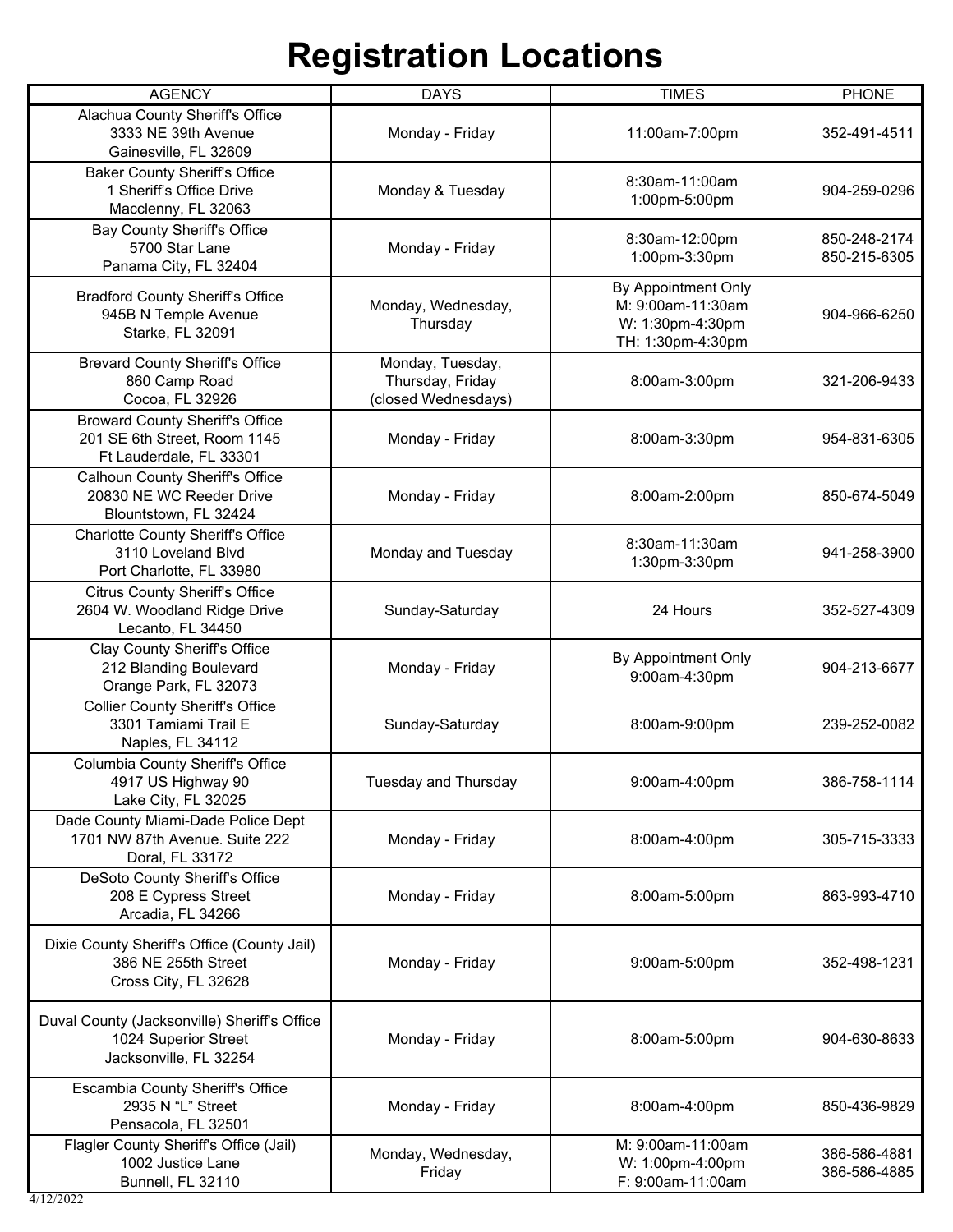| <b>AGENCY</b>                                                                                            | <b>DAYS</b>                                                 | <b>TIMES</b>                                           | <b>PHONE</b>                 |
|----------------------------------------------------------------------------------------------------------|-------------------------------------------------------------|--------------------------------------------------------|------------------------------|
| Franklin County Sheriff's Office<br>270 State Road 65<br>Eastpoint, FL 32328                             | Monday, Tuesday,<br>Thursday, Friday<br>(closed Wednesdays) | 8:00am-4:00pm                                          | 850-670-8500                 |
| Gadsden County Sheriff's Office<br>2135 Pat Thomas Parkway<br>Quincy, FL 32351                           | Monday - Friday                                             | 8:00am-5:00pm                                          | 850-627-9233                 |
| <b>Gilchrist County Sheriff's Office</b><br>9239 S US Highway 129<br>Trenton, FL 32693                   | Monday - Friday                                             | 9:00am-12:00pm;<br>1:00pm-5:00pm                       | 352-463-3410                 |
| <b>Glades County Sheriff's Office</b><br>1297 E State Road 78<br>Moore Haven, FL 33471                   | Tuesday and Thursday                                        | 8:00am-11:00am                                         | 863-946-1600                 |
| <b>Gulf County Sheriff's Office</b><br>1000 Cecil G. Costin, Sr., Boulevard<br>Port Street Joe, FL 32456 | Monday - Friday                                             | 9:00am-5:00pm                                          | 850-227-1115                 |
| Hamilton County Sheriff's Office<br>207 NE 1st Street, Room 114<br>Jasper, FL 32052                      | Tuesday-Thursday                                            | 9:00am-12:00pm;<br>1:00pm-3:00pm                       | 386-792-7102                 |
| Hardee County Sheriff's Office<br>900 E Summit Street<br>Wauchula, FL 33873                              | Monday - Friday                                             | 8:00am-4:00pm                                          | 863-773-0304                 |
| Hendry County Sheriff's Office<br>101 S Bridge Street<br>LaBelle, FL 33935                               | Sunday-Saturday                                             | 1:00pm-3:00pm                                          | 863-674-5613                 |
| Hernando County Sheriff's Office<br>18900 Cortez Boulevard<br>Brooksville, FL 34601                      | Tuesday and Thursday                                        | 8:00am-11:30am;<br>1:00pm-4:00pm                       | 352-754-6830                 |
| <b>Highlands County Sheriff's Office</b><br>434 Fernleaf Avenue<br>Sebring, FL 33870                     | Tuesday                                                     | 8:00am-12:00pm;<br>1:00pm-4:30pm;<br>Or By Appointment | 863-402-7201<br>863-402-7357 |
| Hillsborough County Sheriff's Office<br>1800 Orient Road<br>Tampa, FL 33619                              | Monday - Friday                                             | 7:00am-3:30pm                                          | 813-247-8490                 |
| Holmes County Sheriff's Office<br>211 N Oklahoma Street<br>Bonifay, FL 32425                             | Monday - Friday                                             | 8:00am-5:00pm                                          | 850-547-4421                 |
| Indian River County Sheriff's Office<br>4055 41st Avenue<br>Vero Beach, FL 32960                         | Monday - Friday                                             | 24 Hours                                               | 772-978-6117                 |
| Jackson County Sheriff's Office<br>4012 LaFayette Street<br>Marianna, FL 32446                           | Monday, Wednesday,<br>Friday                                | By Appointment<br>2:00pm-4:00pm                        | 850-482-9624                 |
| Jacksonville Sheriff's Office<br>1024 Superior Street<br>Jacksonville, FL 32254                          | Monday - Friday                                             | 8:00am-5:00pm                                          | 904-630-8633                 |
| Jefferson County Sheriff's Office<br>171 Industrial Park<br>Monticello, FL 32344                         | Monday - Friday                                             | 9:00am-5:00pm                                          | 850-997-2023                 |
| Lafayette County Sheriff's Office<br>178 NW Crawford Street<br>Mayo, FL 32066                            | Tuesday and Thursday                                        | 10:00am-5:00pm                                         | 386-294-1222                 |
| Lake County Sheriff's Office<br>28129 CR 561<br>Tavares, FL 32778                                        | Monday - Friday                                             | 9:00am-12:00pm<br>1:00pm-5:00pm                        | 352-508-5670<br>352-508-5285 |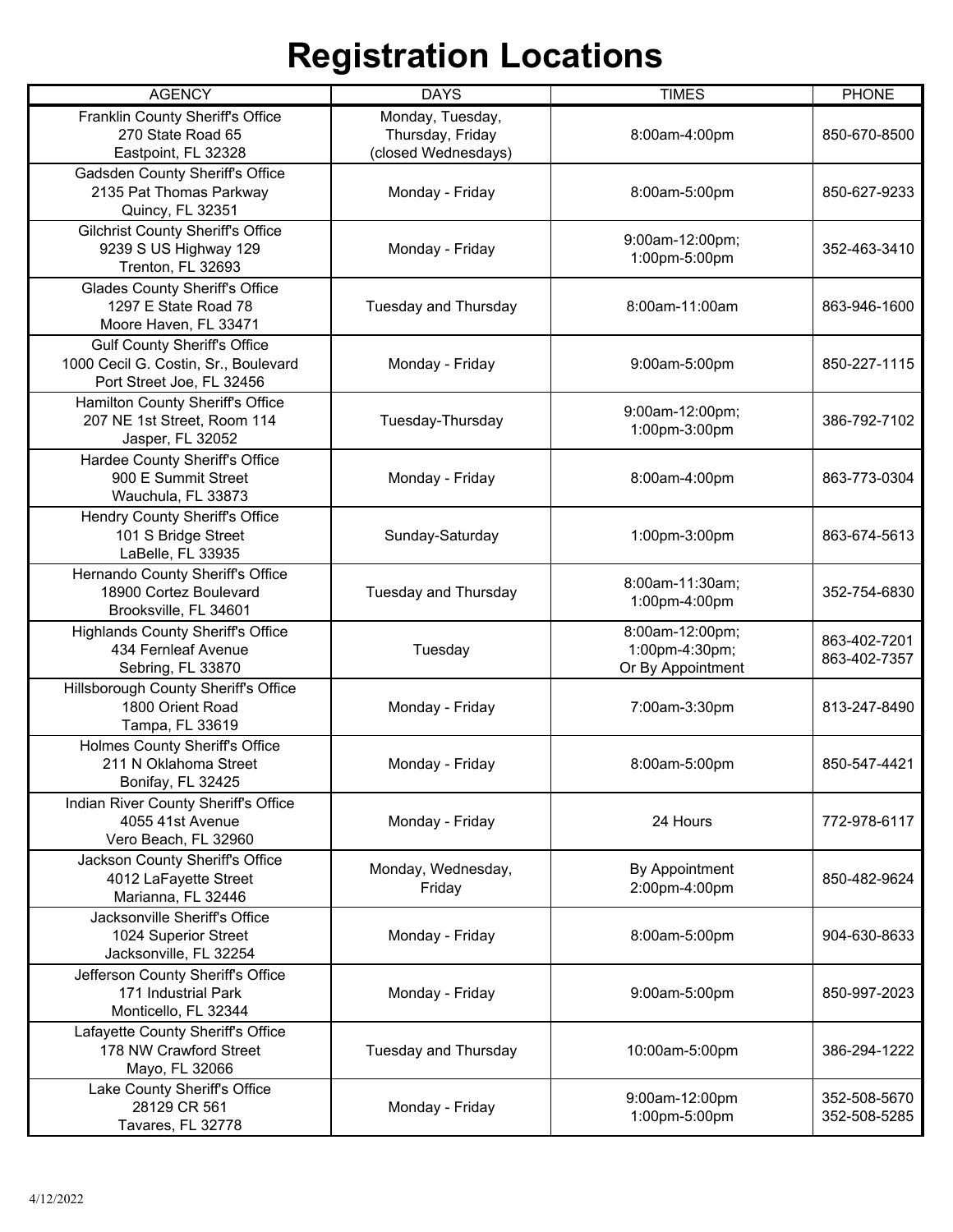| <b>AGENCY</b>                                                                                                                | <b>DAYS</b>                                                 | <b>TIMES</b>                                                                                            | <b>PHONE</b>                                         |
|------------------------------------------------------------------------------------------------------------------------------|-------------------------------------------------------------|---------------------------------------------------------------------------------------------------------|------------------------------------------------------|
| Lee County Sheriff's Office<br>2115 Dr. Martin Luther King Jr Blvd<br>Fort Myers, FL 33901                                   | Monday - Friday                                             | 8:00am-4:00pm                                                                                           | 239-477-1198                                         |
| Leon County Sheriff's Office<br>2825 Municipal Way<br>Tallahassee, FL 32302                                                  | Monday, Wednesday,<br>Friday                                | 8:30am-11:30am<br>1:00pm-4:30pm                                                                         | 850-606-3350                                         |
| Levy County Sheriff's Office<br>9150 NE 80th Avenue<br>Bronson, FL 32621                                                     | Monday - Friday                                             | 9:00am-12:00pm<br>2:00pm-4:00pm                                                                         | 352-486-5111                                         |
| Liberty County Sheriff's Office<br>12832 NW Central Ave<br>Bristol, FL 32321                                                 | Wednesday                                                   | 8:00am-5:00pm                                                                                           | 850-643-2235                                         |
| Madison County Sheriff's Office<br>823 SW Pinckney Street<br>Madison, FL 32340                                               | Monday - Friday                                             | 9:00am-4:00pm                                                                                           | 850-973-4002                                         |
| Manatee County Sheriff's Office<br>3500 9th Stree West<br>Bradenton, FL 34205                                                | Tuesday and Wednesday                                       | 8:30am-4:00pm                                                                                           | 941-747-3011<br>ext. 1937, ext.<br>1938<br>ext. 8424 |
| Marion County Sheriff's Office<br>692 NW 30 Avenue<br>Ocala, FL 34478                                                        | Monday, Tuesday,<br>Thursday, Friday<br>(closed Wednesdays) | 8:30am-4:00pm                                                                                           | 352-368-3517                                         |
| Martin County Sheriff's Office<br>800 SE Monterey Road<br>Stuart, FL 34994                                                   | Monday - Friday                                             | 8:30am-4:00pm                                                                                           | 772-220-7155                                         |
| Miami-Dade Police Dept<br>1701 NW 87th Avenue, Suite 222<br>Miami, FL 33126                                                  | Monday - Friday<br>(closed county observed holidays)        | 8:00am-12:00pm<br>1:00pm-4:00pm                                                                         | 305-715-3333                                         |
| Monroe County Sheriff's Office<br>5501 College Road<br>Key West, FL 33040                                                    | Monday - Friday                                             | 9:00am-11:00am<br>1:00pm-3:00pm                                                                         | 305-293-7348<br>305-293-7452                         |
| Nassau County Sheriff's Office<br>76212 Nicholas Cutinha Road<br>Yulee, FL 32097                                             | Monday - Friday                                             | 8:00am-4:30pm                                                                                           | 904-548-4006                                         |
| <b>Okaloosa County Sheriff's Office</b><br>197 E James Lee Blyd Crestview<br>1940 Lewis Turnder Blvd Fort Walton Beach       | Tuesday, Thursday<br>Sunday-Saturday                        | 7:30am-11:30am; 1:00pm-4:00pm<br>24 Hours (By Appointment)                                              | 850-689-5650<br>850-651-7430                         |
| Okeechobee County Sheriff's Office<br>504 NW 4th Street<br>Okeechobee, FL 34972                                              | Monday - Friday                                             | By Appointment Only<br>8:00am-5:00pm                                                                    | 863-763-3117<br>Ext. 5100                            |
| <b>Orange County Sheriff's Office</b><br>2500 W Colonial Drive<br>Orlando, FL 32804                                          | Monday - Friday                                             | 8:00am-4:00pm                                                                                           | 407-254-7000                                         |
| Osceola County Sheriff's Office<br>2601 E Irlo Bronson Hwy<br>Kissimmee, FL 34744                                            | Monday, Thursday<br>Tuesday<br>Wednesdays, Friday           | By Appointment Only<br>M, Th: 8:30am-11:00am; 1:00-3:30pm<br>Tu: 12:30pm-3:30pm<br>W. F: 8:30am-11:30am | 321-697-4378                                         |
| Palm Beach County Sheriff's Office Stockade<br>Jail<br>673 W Fairgrounds Road<br>West Palm Beach, FL 33411                   | Monday - Friday                                             | 8:00am-3:45pm                                                                                           | 561-688-4990                                         |
| Pasco County Sheriff's Office<br>20101 Central Boulevard<br>Land O' Lakes, Fl. 34637<br>*Pasco County Detention Center Lobby | Monday, Tuesday,<br>Wednesday, Friday<br>(closed Thursdays) | 8:30am-4:30pm<br>Closed for lunch 12:00 to 12:30                                                        | 813-235-6170                                         |